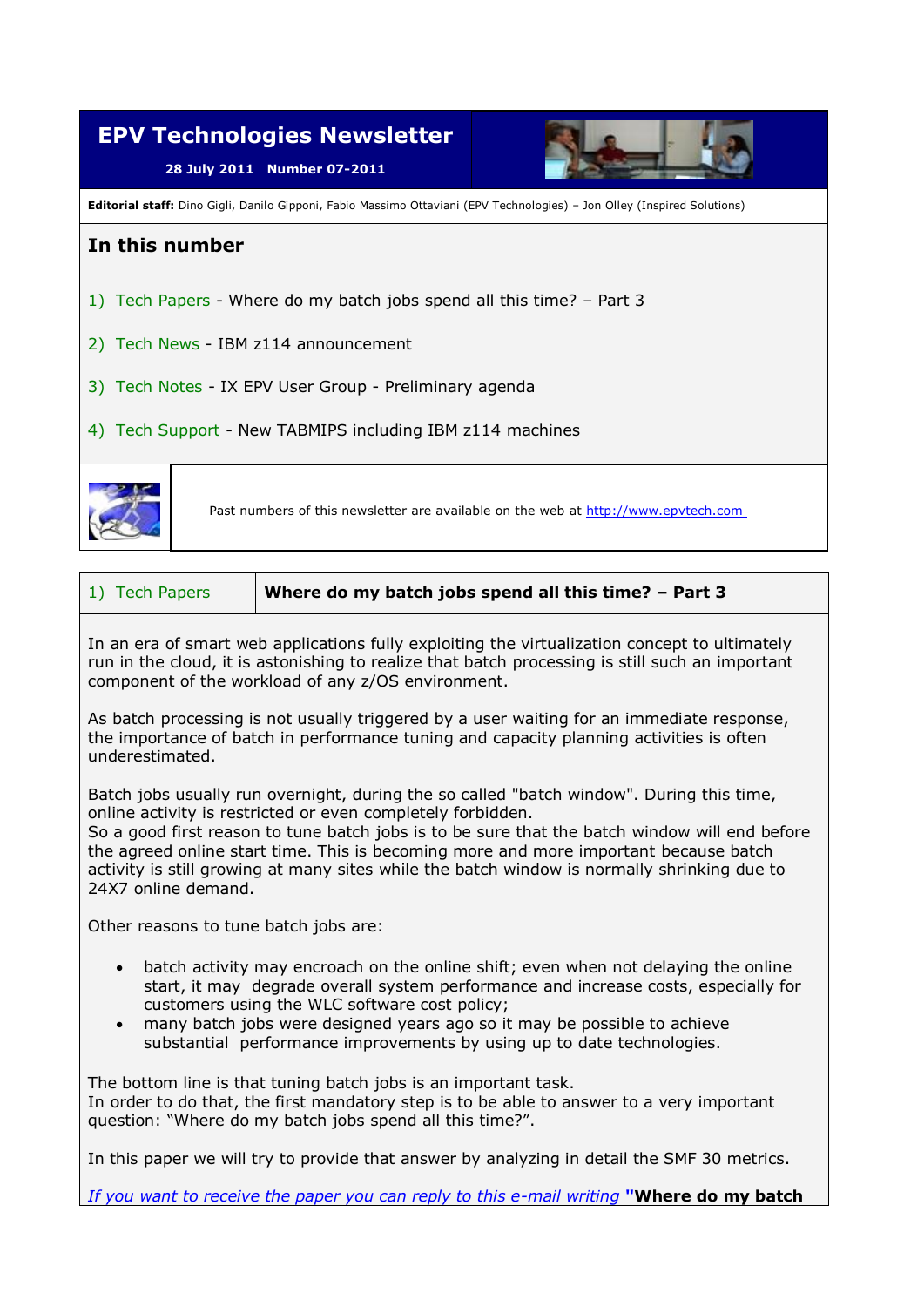**jobs spend all this time? - Part 3"** *in the subject* 

| 2) Tech Notes | <b>IBM z114 announcement</b> |
|---------------|------------------------------|
|---------------|------------------------------|

*... The z114 continues the heritage in mainframe qualities of service with increased flexibility and performance in a lower-cost package. As an entry-level enterprise server with extreme granularity and extensive growth options, the z114 is designed to deliver significant improvements in packaging, performance, and total system scalability over prior generations. The z114 offers unprecedented scalability for small and medium businesses, providing more than a 15% improvement in performance as compared to its predecessor, the IBM System z10 Business Class ...*

More details at: http://www-01.ibm.com/common/ssi/cqi[bin/ssialias?infotype=AN&subtype=CA&htmlfid=897/ENUS111-136&appname=USN](http://www-01.ibm.com/common/ssi/cgi-bin/ssialias?infotype=AN&subtype=CA&htmlfid=897/ENUS111-136&appname=USN%0b)

The IX EPV User Group will be held in Rome on **11th October 2011** at **Residenza di Ripetta** in **Via di Ripetta, 231 - Roma.**

The EPV User Group is a "not to miss" event for all Performance Analysts; it will give you the opportunity to share ideas with qualified experts and to listen to some of the EPV customers experiences.

The most interesting features provided by the latest versions of all EPV products will also be presented.

The EPV User Group is free of charge and reserved to EPV customers. If you are not a customer yet but you are interested in participating please answer to this email asking for an invitation.

## **Preliminary agenda**

## **10 October**

20:00 User Group Dinner

## **11 October**

09:15 Registration 09:45 Welcome and introduction, *Danilo Gipponi* - EPV Technologies 10:00 EPV Trends and Directions, *Fabio Massimo Ottaviani -* EPV Technologies 10:15 What's new in EPV for DB2 V6, *Giuseppe Giacomodonato -* EPV Technologies 10:45 Why DB2 monitors are not enough, *TBD 11:15 Coffee break 11:45 UBISS experience, Mauro Contessa - UBISS 12:15 Parsing 1TB of SMF data daily on Windows, Fabio Paparo - Intesa Sanpaolo Group Services 12:45 What's new in EPV zParser V6, Matteo Bottazzi - EPV Technologies 13:15 Lunch 14:45 Anatomy of batch jobs elapsed time - Part 1, Fabio Massimo Ottaviani - EPV Technologies*